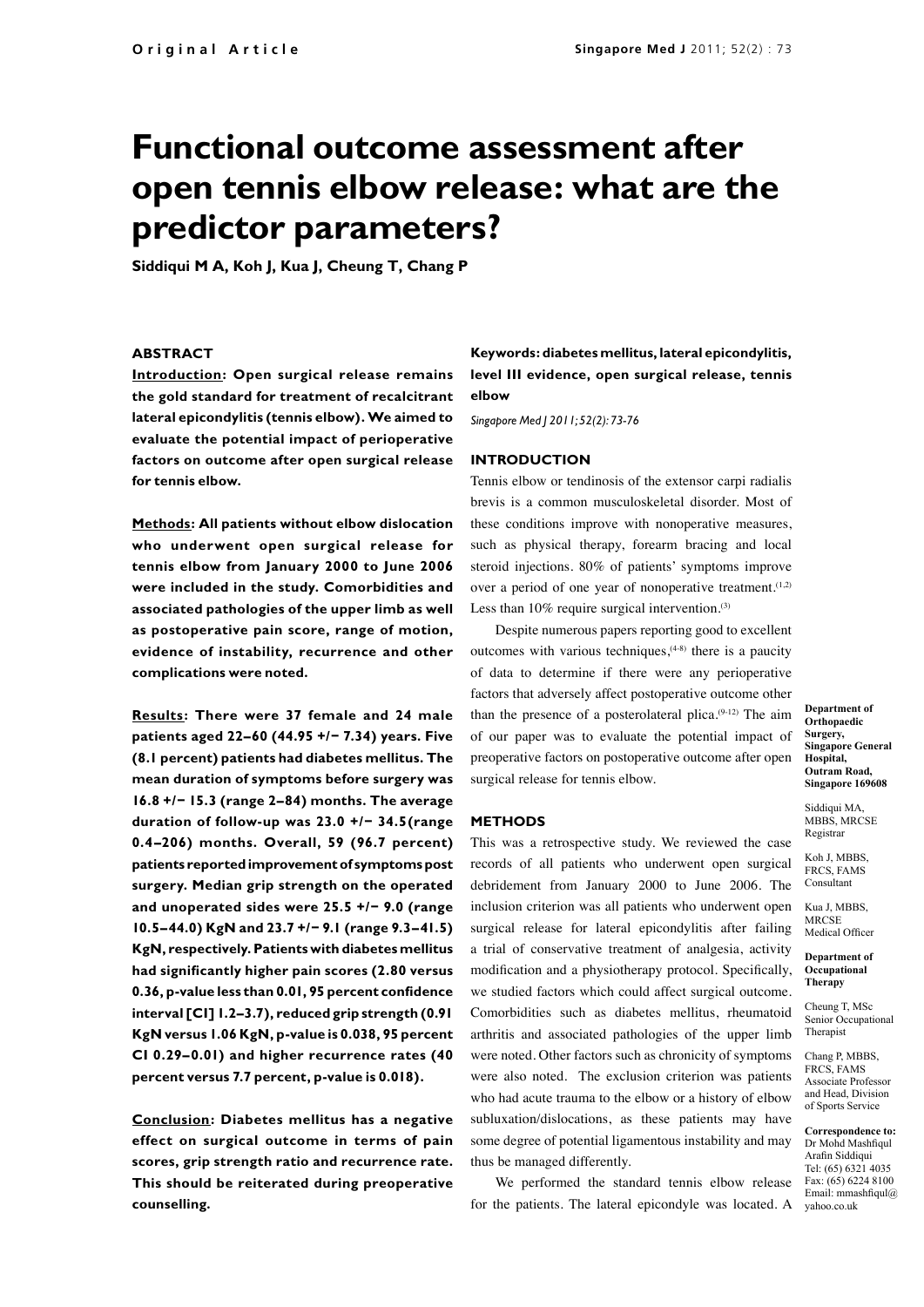| Variable               | No. (%)                  |  |
|------------------------|--------------------------|--|
| Gender                 |                          |  |
| Female                 | 37 (60.7)                |  |
| Male                   | 24 (39.3)                |  |
| Mean age ± SD; range   | $44.95 \pm 7.36$ ; 22-60 |  |
| Race                   |                          |  |
| Chinese                | 39 (63.9)                |  |
| Indian                 | 16 (26.2)                |  |
| Malay                  | 5(8.2)                   |  |
| Others                 | 1(1.6)                   |  |
| Comorbidities          |                          |  |
| Diabetes mellitus      | 5(8.2)                   |  |
| Rheumatoid arthritis   | 1(1.6)                   |  |
| Associated pathologies |                          |  |
| Bilateral tennis elbow | 22(36.1)                 |  |
| Finger pathologies     | 8(13.1)                  |  |
| Shoulder pathologies   | 7(11.5)                  |  |
| Wrist pathologies      | 6(9.8)                   |  |
| Golfer's elbow         | 2(3.3)                   |  |
|                        |                          |  |

**Table I. Patient demographics, precipitating causes and associated pathologies (n = 61).**

gently curved incision was made centred over the lateral epicondyle. The deep fascia was identified, incised and retracted. The origin of the extensor carpi radialis brevis was identified and the abnormal-appearing tendon was debrided. We did not suture back the remaining tendon. Postoperatively, the patients followed a standard rehabilitation protocol.

Patients were recalled for assessment after surgery. The parameters assessed were pain score (based on the visual analogue scale), sagittal range of motion of the elbow, evidence of posterolateral instability (PLRI) based on the symptomatology of clicking, and clinical assessment using the elbow Lachman and pivot shift tests. Other complications of surgery were also noted.

Grip strengths of both the operated and unoperated hands were measured on a hand-held dynamometer (JamarTM, Bolingbrook, IL, USA), and the ratio of grip strength of the operated arm against the unoperated side was calculated. Grip strength was measured with the elbow at 90 degrees flexion and the forearm in mid-prone position. The patient was asked to grip the dynamometer and exert maximal strength when the reading was taken. Readings were taken three times and the average grip strength was taken. Recurrence was defined as pain of similar magnitude before surgery and clinical signs of pain on resistance to wrist extension in pronation and middle finger extension.

The Statistical Package for the Social Sciences version 11 (SPSS Inc, Chicago, IL, USA) was used for statistical analysis. The chi-square test was used to analyse recurrence, and the *t*-test was used to analyse differences in the grip strength against preoperative and surgical factors.

### **RESULTS**

A total of 61 patients were studied, out of which 37 were female and 24 were male. The mean age of the patients was  $44.95 \pm 7.34$  (range 22–60) years. Five (8.2%) patients had diabetes mellitus and one (1.6%) had rheumatoid arthritis. 36 (59.0%) patients had undergone operations of the dominant hand. The mean duration of symptoms prior to surgery was  $16.8 \pm 15.3$  (range 2–84) months. 55 (88.2%) patients had symptoms for six months or more prior to surgery. Table I summarises the patient's demographics and associated pathologies.

The average duration of postoperative follow-up was  $23.0 \pm 34.5$  (range 0.4–206) months. Overall, 59 (96.7%) patients reported improvement of symptoms post surgery and two (3.3%) reported no change in symptoms. In terms of pain scores on daily activities, 50  $(82.0\%)$  patients had a score of 0, while four  $(6.6\%)$  had a score  $\geq 5$ . The median grip strengths on the operated and unoperated sides were  $25.5 \pm 9.0$  (range 10.5–44.0) KgN and  $23.7 \pm 9.1$  (range 9.3–41.5) KgN, respectively. There were two cases each of infection (3.3%) and haematoma formation (3.3%), both of which did not require surgical intervention. Six (9.8%) cases of recurrence of tennis elbow and no cases of posterolateral instability were noted.

Patients with diabetes mellitus had significantly higher pain scores, with a mean pain score of 2.80, while patients without diabetes mellitus had a mean score of 0.36 ( $p < 0.01$ , Diff = 2.4, 95% confidence interval [CI] 1.2–3.7). One out of the five diabetic patients (20%) did not express any improvement of symptoms postoperatively, while 55 of the remaining 56 nondiabetic patients (98.2%) reported an improvement of symptoms postoperatively ( $p < 0.01$ ). There was, however, no significant difference in the duration of postoperative pain among diabetic patients (0.7 months in diabetic patients vs. 0.8 months in non-diabetic patients).

Grip strength ratios were significantly reduced in patients with diabetes mellitus. They had a grip strength ratio of 0.91 (i.e. 91% of the unaffected side), while patients without diabetes mellitus had a grip strength ratio of 1.06 ( $p = 0.038$ , Diff = 0.15, 95% CI 0.29–0.01). Patients with diabetes mellitus did not have increased postoperative stiffness as compared to non-diabetic patients. They also had a significantly increased risk of recurrence ( $p = 0.018$ ). Two out of the five patients with diabetes mellitus (40%) had recurrence when compared to four out of 52 non-diabetic patients (7.7%).

There was only one patient with rheumatoid arthritis, and thus a reasonable conclusion cannot be made. Patients with ipsilateral shoulder pathologies had a tendency to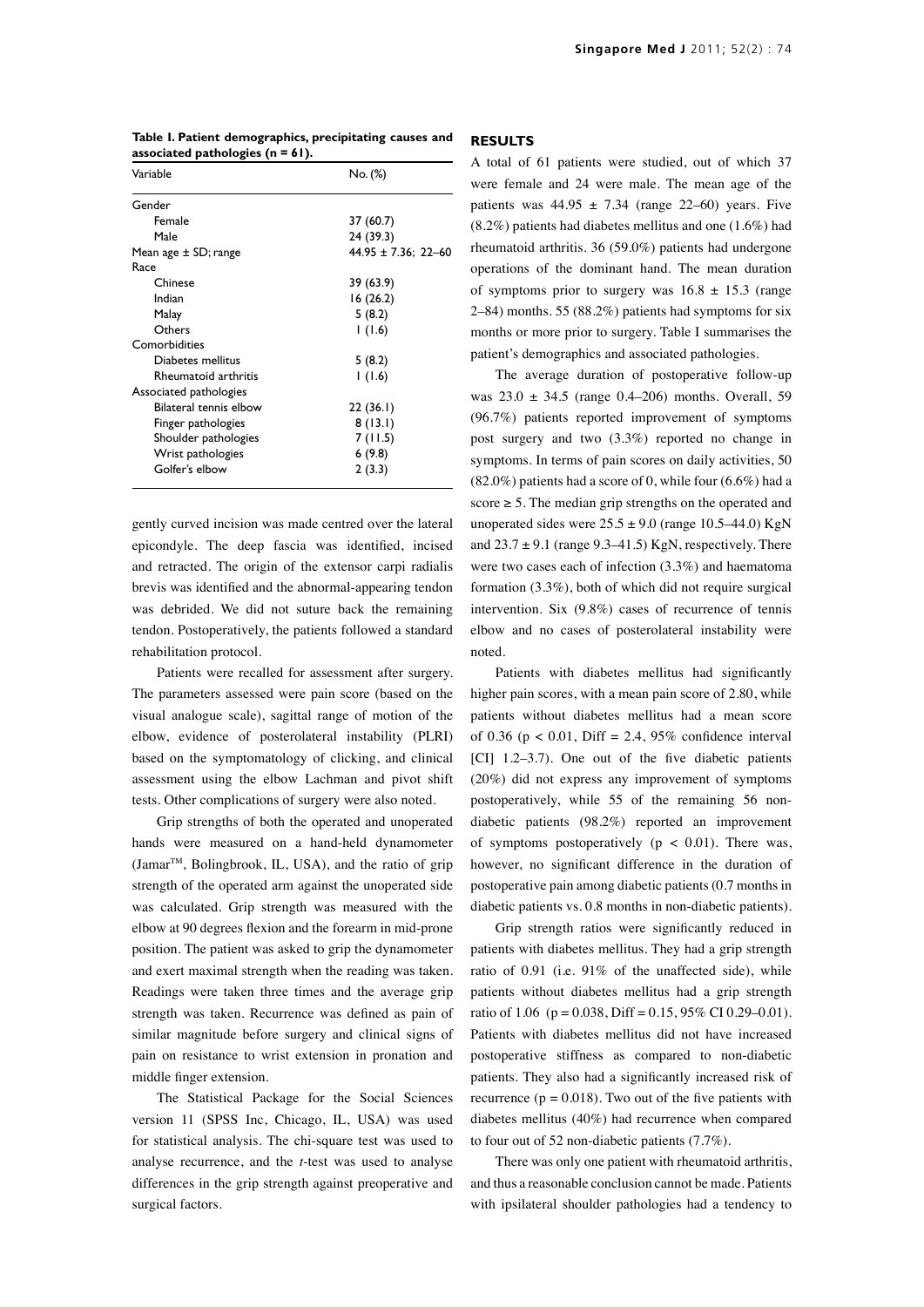| Outcome parameter/variable | Mean score | p-value |
|----------------------------|------------|---------|
| Pain                       |            |         |
| Gender                     |            | 0.52    |
| Male                       | 0.71       |         |
| Female                     | 0.46       |         |
| Diabetes mellitus          |            | < 0.01  |
| Yes                        | 2.80       |         |
| No                         | 0.36       |         |
| Shoulder pathology         |            | 0.05    |
| Yes                        | 1.57       |         |
| No                         | 0.43       |         |
| Golfer's elbow             |            | 0.59    |
| Yes                        | 0          |         |
| No                         | 0.58       |         |
| Wrist pathology            |            | 0.33    |
| Yes                        | 0          |         |
| No                         | 0.62       |         |
| Finger pathology           |            | 0.71    |
| Yes                        | 0.38       |         |
| No                         | 0.58       |         |
| Grip strength ratio        |            |         |
| Gender                     |            | 0.62    |
| Male                       | 1.01       |         |
| Female                     | 1.04       |         |
| Diabetes mellitus          |            | 0.038   |
| Yes                        | 0.91       |         |
| No                         | 1.06       |         |
| Type of surgery            |            | 0.26    |
| Simple release             | 1.04       |         |
| Bosworth procedure         | 0.96       |         |
|                            |            |         |

**Table II. Comparison of average pain and grip strength ratio.** 

experience increased postoperative pain, with a mean pain score of 1.57, whereas patients without shoulder pathology had a mean score of 0.43 ( $p = 0.05$ , Diff = 1.2, 95% CI 0.01–2.3). However, there was no difference in grip strength, stiffness or recurrence in patients with ipsilateral shoulder pathologies. Pathologies of the wrist or fingers did not have any effect on the outcome parameters measured. Table II summarises the mean pain scores and grip strength ratios in patients of the different subgroups analysed.

#### **DISCUSSION**

According to the National Health Survey conducted in 2004, the prevalence of diabetes mellitus in Singapore is 8.2%, which is very similar to the prevalence of diabetes mellitus in our study population. The most significant finding of this paper is that diabetic patients do not fare as well as non-diabetic patients after open surgical release for lateral epicondylitis. This is the first paper, to our knowledge, to report this clinical correlation.

Diabetic patients have increased pain postoperatively, and a disproportionate number of them expressed no improvement of symptoms after surgery. Diabetic patients also have an increased risk of recurrence and a decreased

grip strength ratio (a difference of about 15% compared to non-diabetic patients). This may be due to poor tissue healing in these patients. Diabetic rat tendonitis models have shown that the number of accumulated neutrophils, macrophages and proliferative cells is decreased, as is the new vessel formation in the paratenon and core tendon of rats induced with diabetes mellitus.(13) This may result in poorer healing of the tendonitis even after debridement and release, and may result in persistence of symptoms or subsequent recurrence. Patients with diabetes mellitus may also have pre-existing neuropathy, which may result in poorer outcomes in this group of patients. Radial tunnel syndrome occasionally accompanies lateral epicondylitis, and although it usually causes numbness, pain may also be another manifestation of neuropathy.<sup>(14)</sup>

Patients with diabetes mellitus may need a longer trial of activity modification, physical therapy or symptomatic treatment before considering surgery. Prior to surgery, diabetic patients should be educated about the higher risk of postoperative pain, decreased grip strength and recurrence. There may be a potential role for arthroscopic surgery in patients with diabetes mellitus, as it causes less tissue damage compared to open surgery. However, this has to be validated through further studies.

Patients with ipsilateral shoulder pathologies, such as rotator cuff tendonitis, also have a tendency for increased postoperative pain. Patients with tennis elbow should be closely evaluated preoperatively so as to rule out shoulder pathologies. There was, however, no significant correlation between postoperative pain and other common upper limb pathologies, such as carpal tunnel syndrome or trigger fingers.

Overall, we have found open release of tennis elbow to be an effective operation that provides good pain relief, with more than 95% of our patients reporting an improvement of symptoms postoperatively. Open release is a safe operation; in our study, only four (6.6%) cases of minor complications of haematoma formation and infection were noted, both of which were easily treated with nonsurgical measures. The main limitation is the retrospective nature of this study. Another limitation is the small number of patients with diabetes mellitius compared to the large number of non-diabetic patients. A prospective study involving an equal number of diabetic and non-diabetic patients should be conducted in the future.

Open release of tennis elbow provides reliable symptomatic relief with no appreciable weakness or instability. Diabetes mellitus appears to have a negative effect on surgical outcome in terms of pain scores and grip strength ratio, and these issues should be reiterated